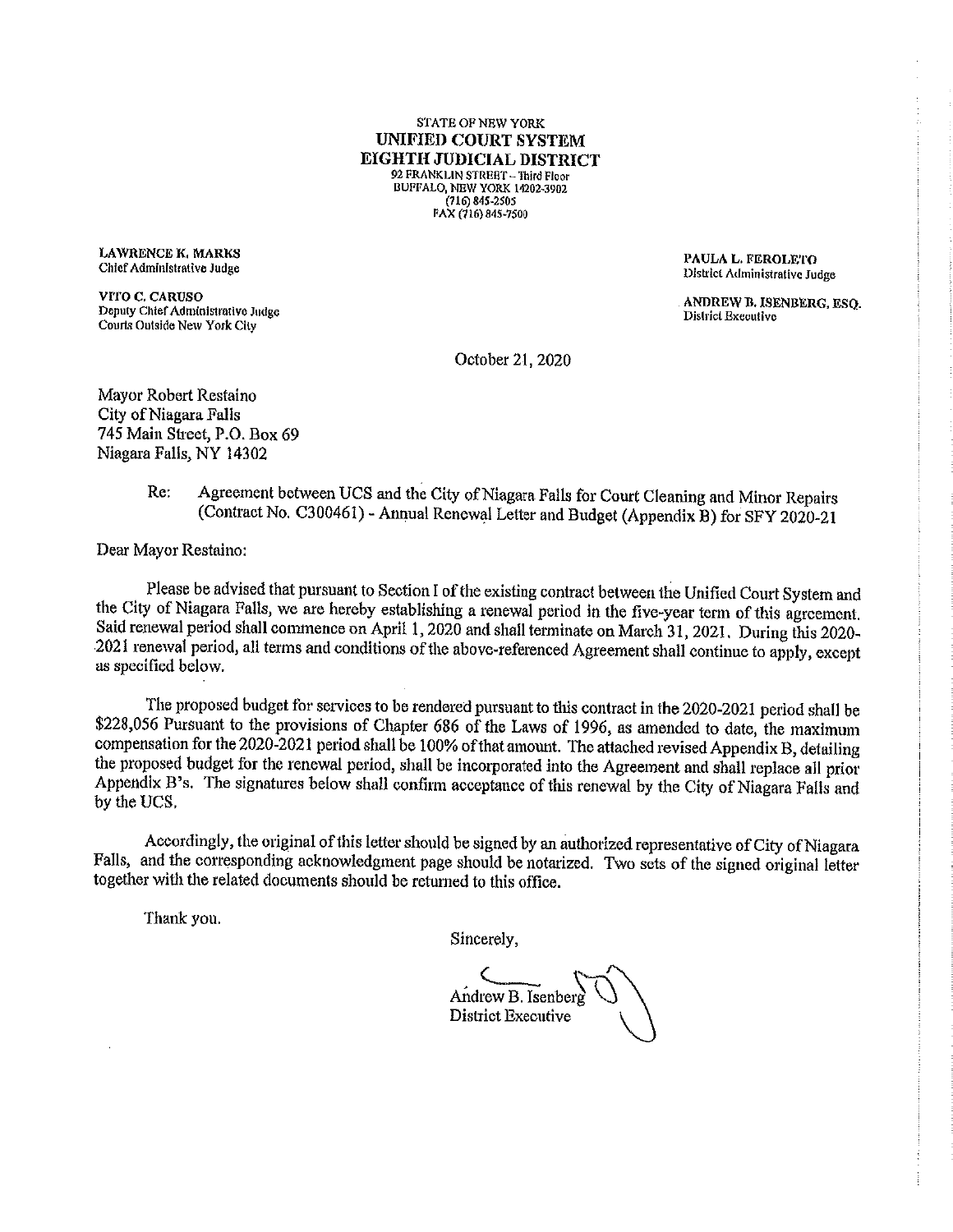Contract Renewal Letter for the City of Niagara Falls for SFY 2020-2021 Page 2 (Contract Ho. C300461)

Accepted for: City of Niagara Falls Accepted for: Unified Court System

Name: Maureen McAlary<br>Title: Director. Division Director, Division of Financial Management

Dated: Dated;

Attachments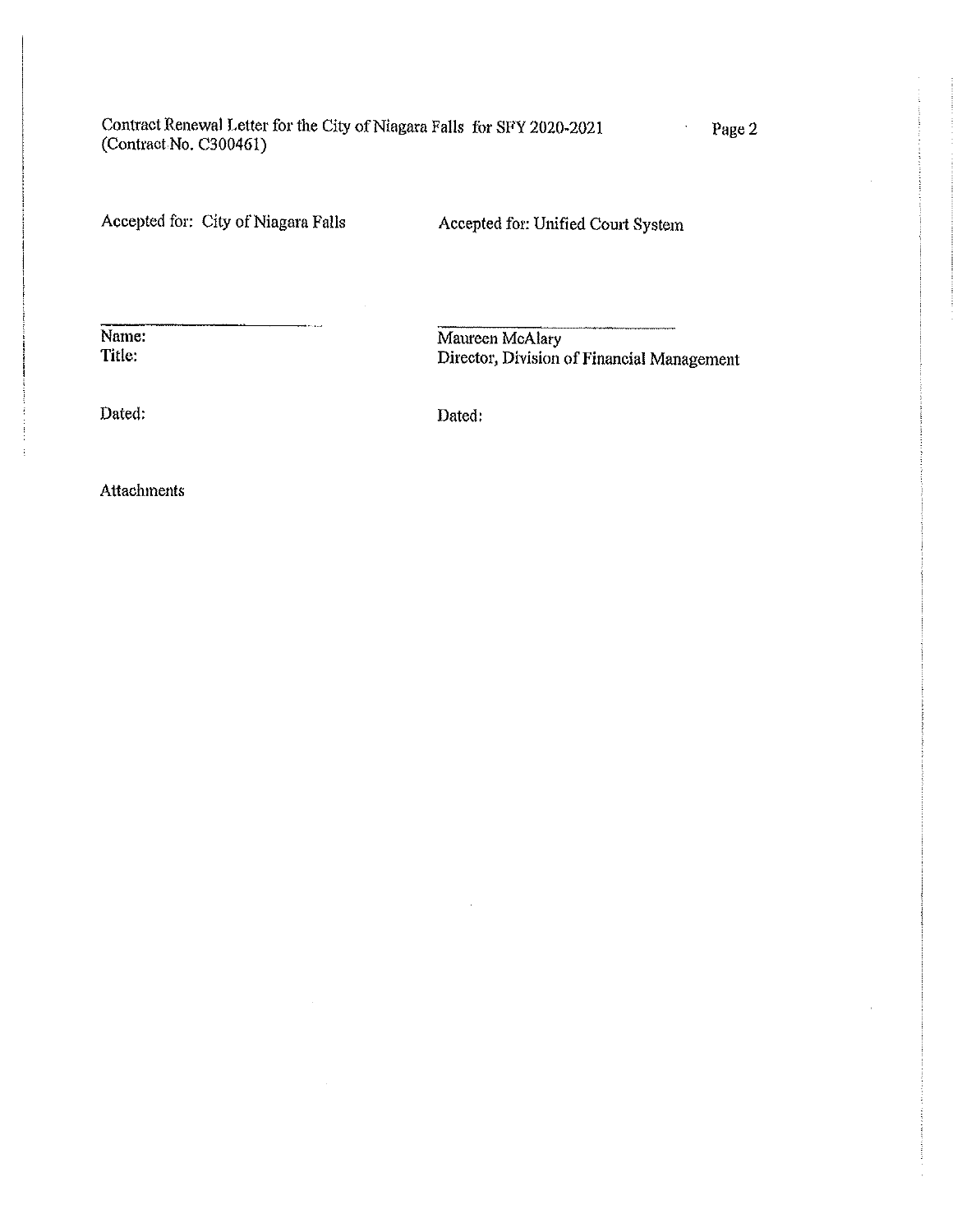### ACKNOWLEDGMENT

| <b>STATE OF NEW YORK</b> |  |            |
|--------------------------|--|------------|
| countrof Niggara         |  | $\sum$ SS: |

On this day of ^ 2020, before me personally came and say that he/she resides in , that he/she is the to me known, who, being by me duly sworn, did depose of ^ the municipality described in and which executed ttie al?ove instrument; and that she/he is duly authorized by the governing body of said municipality to sign her/his name thereto.

NOTARY PUBLIC

(Seal)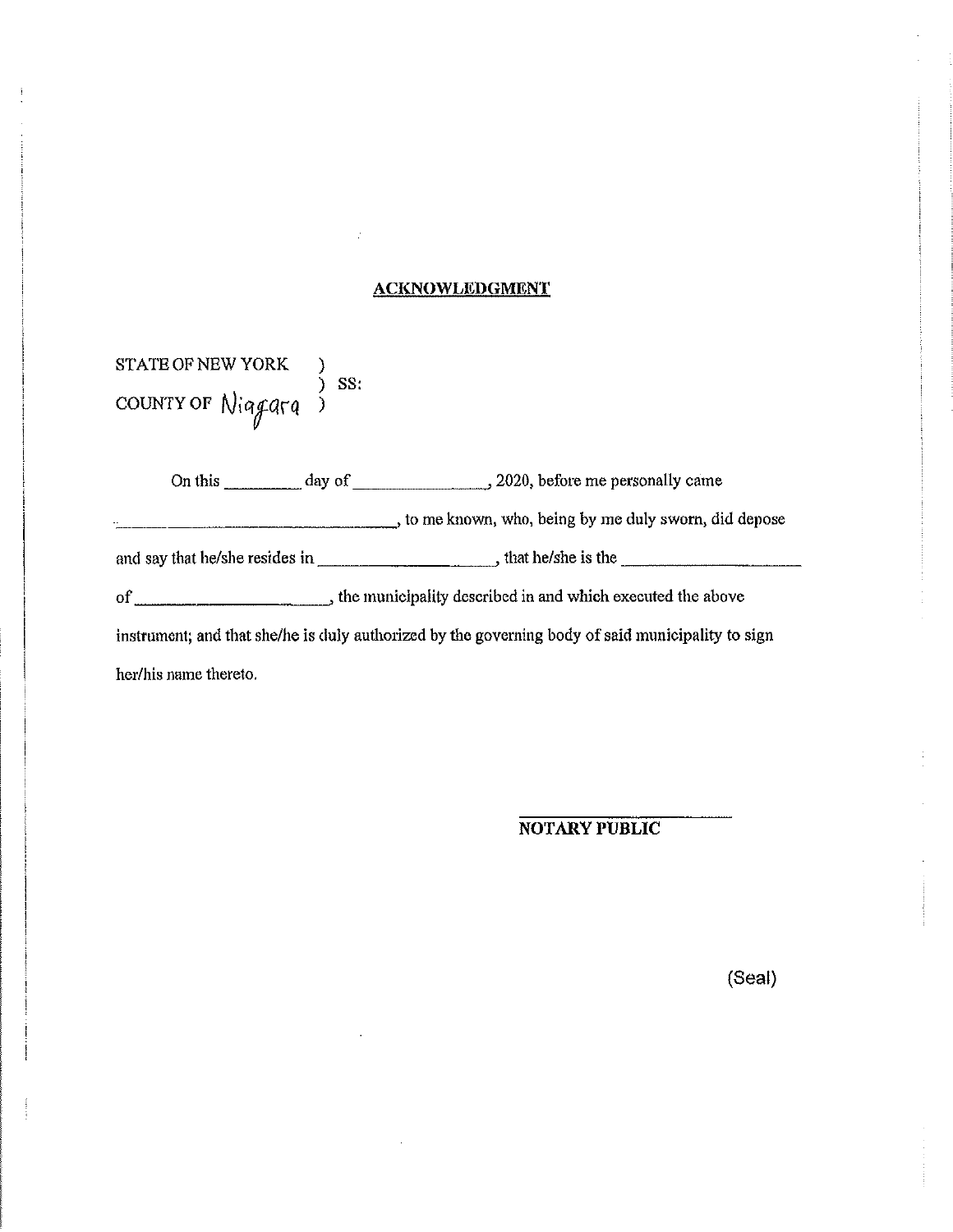## Unified Court System Court Cleaning and Minor Repairs Proposed Budget Form

(Appendix B to a contract between a local government entity and the NYS Unified Court System pursuant to Chapter 686, Laws of 199S)

State Fiscal Year: April 1, 2020 - March 31,2021

Name of County or City: City of Niagara Falls, New York

|                                         |                        |                                  | Court Spaces to be Cleaned and |              |
|-----------------------------------------|------------------------|----------------------------------|--------------------------------|--------------|
|                                         |                        | Repaired Pursuant to this Budget |                                |              |
| <b>List Court Buildings:</b>            | Total                  | <b>Court Related</b>             |                                |              |
| Name and Address of Each Court Building |                        | <b>Building Net Usable</b>       |                                | Aid Eligible |
| (including County Clerk Space)          | <b>Owned or Leased</b> | <b>Square Feet</b>               | Net Usable Sq. Ft.             | Percentage   |
| <b>Municipal Building</b>               | Owned                  | 134,000                          | 54,000                         | $-40%$       |
| 1925 Main Street                        |                        |                                  |                                |              |
| Niagara Falls, NY 14305                 |                        |                                  |                                |              |
|                                         |                        |                                  |                                |              |
|                                         |                        |                                  |                                |              |
|                                         |                        |                                  |                                |              |
|                                         |                        |                                  |                                |              |
|                                         |                        |                                  |                                |              |
|                                         |                        |                                  |                                |              |
| Combined                                |                        | 134,000                          | 54,000                         | 40%          |

Note: Divide Court SF by Total SF for percenf:

## Anticipated Changes in Location or Space Utilization:

| Name and Address of Affected Building(s) | <b>Nature of Changes</b> | <b>Target Date</b> |
|------------------------------------------|--------------------------|--------------------|
|                                          |                          |                    |
|                                          |                          |                    |
|                                          |                          |                    |
|                                          |                          |                    |
|                                          |                          |                    |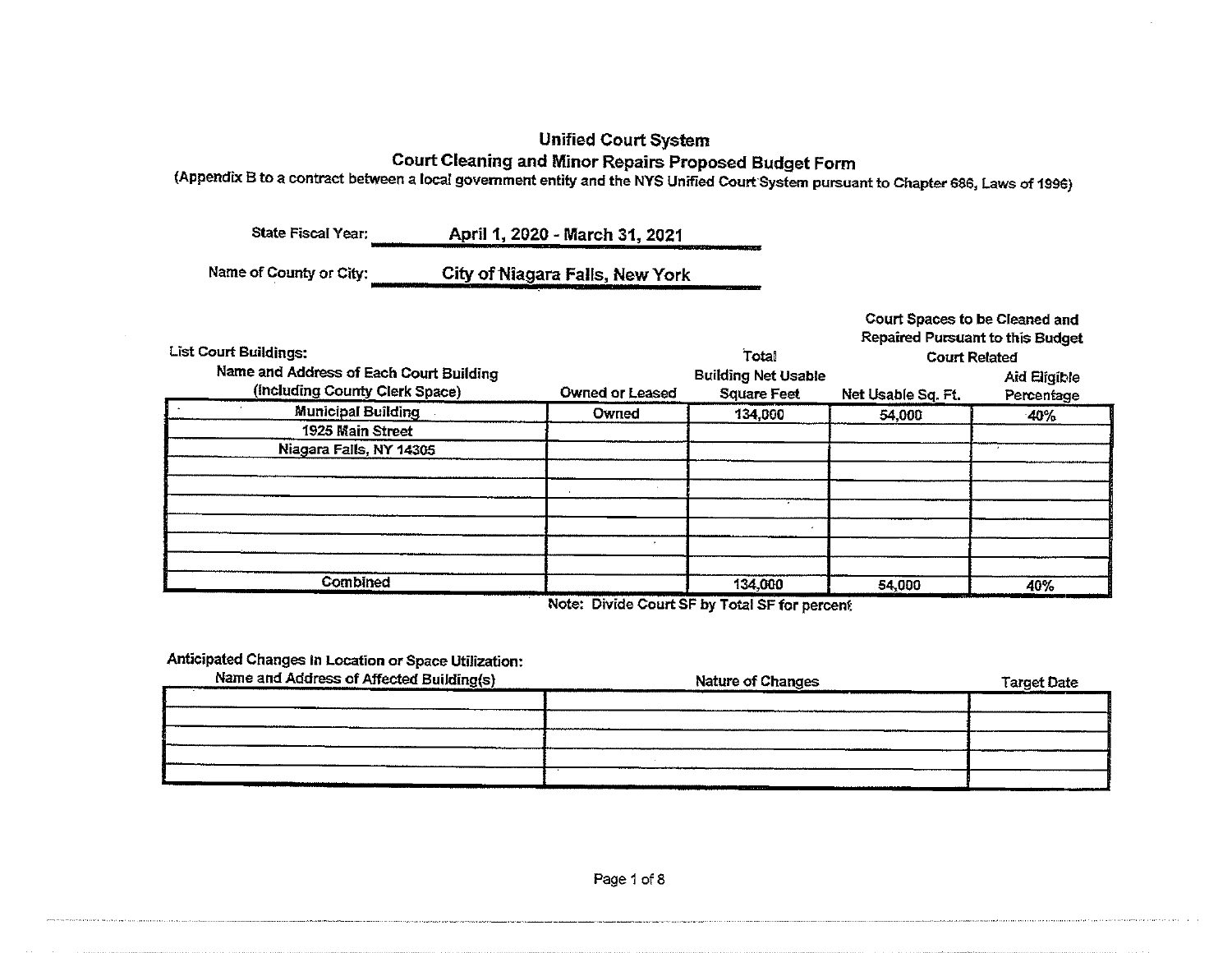## 1 Cleaning Costs:

1(a) Service Contracts

| Budget<br>Line # | Contractor             | <b>Type of Service</b> | <b>Building</b>           | Contract<br>Amounts for<br><b>Budget Period</b> | Aid Eligible<br>Percentage                                   | <b>Budget</b><br>Request       |
|------------------|------------------------|------------------------|---------------------------|-------------------------------------------------|--------------------------------------------------------------|--------------------------------|
|                  | <b>West Sanitation</b> | Periodic               | <b>Municipal Building</b> | \$2,100                                         | 40%                                                          | \$840                          |
|                  | Window Cleaning        | Periodic               | Municipal Building        | \$1,700                                         | 40%                                                          | \$680                          |
|                  | <b>Carpet Cleaning</b> | Periodic               | <b>Municipal Building</b> | \$2,550                                         | 40%                                                          | \$1,020                        |
|                  | Laundry Service        | Periodic               | <b>Municipal Building</b> | \$750                                           | 40%                                                          | \$300                          |
|                  |                        |                        |                           |                                                 |                                                              |                                |
|                  |                        | .                      |                           |                                                 |                                                              |                                |
|                  |                        |                        |                           |                                                 | the state of the state of the state of the<br>1(a) Subtotal: | <b>COLORED AT 1</b><br>\$2,840 |

## 1(b) Local Payroll

| No. of<br>Positions | <b>Building</b>           | <b>Annual Wages</b> | <b>Fringe Benefits</b> | Personal Service<br>Costs | Aid Eligible<br>Percentage | <b>Budget</b><br>Request |
|---------------------|---------------------------|---------------------|------------------------|---------------------------|----------------------------|--------------------------|
|                     | <b>Municipal Building</b> | \$33,333            | \$24,579               | \$173,736                 | 100%                       | \$173,736                |
|                     |                           |                     |                        |                           |                            |                          |
|                     |                           |                     |                        |                           |                            |                          |
|                     |                           |                     |                        |                           |                            |                          |
|                     |                           |                     |                        |                           |                            |                          |
| . .                 |                           |                     |                        |                           | 1(b) Subtotal:             | \$173,736                |

1<c) Supplies and Equipment

|    | <b>Type of Material</b>        | <b>Building</b> | Quantity/Unit | Costs    | Aid Eligible<br>Percentage         | <b>Budget</b><br><b>Request</b> |
|----|--------------------------------|-----------------|---------------|----------|------------------------------------|---------------------------------|
|    | 13 Cleaning Supplies           | Municipal       |               | \$15,000 | 40%                                | \$6,000                         |
|    | 14 paper products/garbage bags |                 |               |          |                                    |                                 |
|    | 15 Cleaning Chemicals          |                 |               |          |                                    |                                 |
| 16 |                                |                 |               |          |                                    |                                 |
| 17 |                                |                 |               |          |                                    |                                 |
| 18 |                                |                 |               |          |                                    |                                 |
|    |                                |                 |               |          | <b>CALL 1999</b><br>1(c) Subtotal: | _____<br>\$6,000                |

 $1(d)$  - Total Cleaning Costs (1a+1b+1c): \$182,576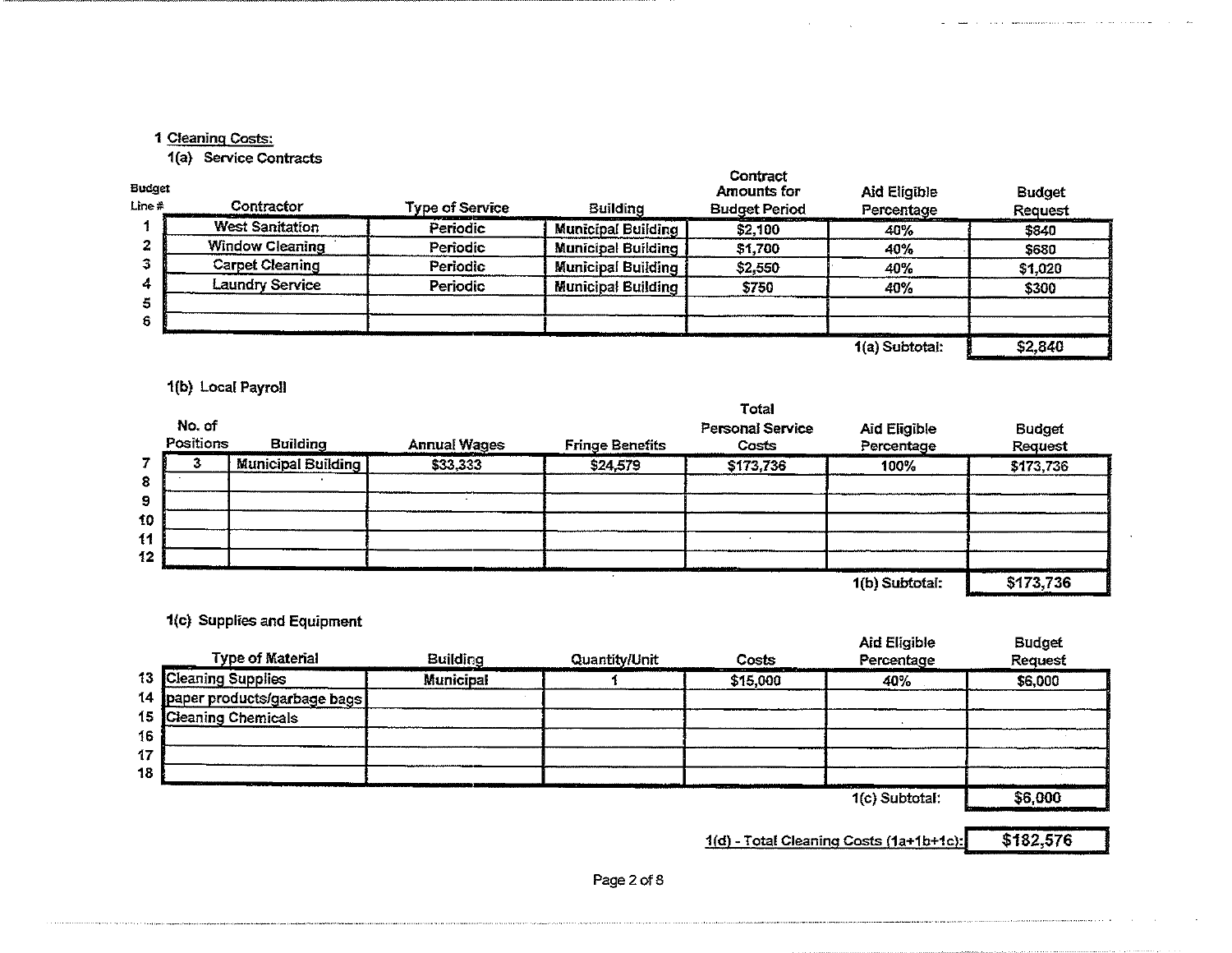## 2 Trash Removal and Disposal

2(a) Trash Removal

| <b>Contractor or Agency</b><br>And the control of the control of the control of the control of the control of the control of the control of | <b>Building</b> | Quantity/Unit<br>the company's and company's pro- | Costs   | Aid Eligible<br>Percentage | <b>Budget</b><br>Request |
|---------------------------------------------------------------------------------------------------------------------------------------------|-----------------|---------------------------------------------------|---------|----------------------------|--------------------------|
| 19<br><b>Modern Disposal</b>                                                                                                                | Municpal        |                                                   | \$1,250 | 40%                        | ALC: NAME OF<br>\$500    |
| 20                                                                                                                                          |                 |                                                   |         |                            |                          |
| 2 <sub>1</sub>                                                                                                                              |                 |                                                   |         |                            |                          |
| 22                                                                                                                                          |                 |                                                   |         |                            |                          |
| 23<br>$\cdots$                                                                                                                              | ______<br>.     |                                                   |         |                            |                          |
|                                                                                                                                             |                 | the contract of the contract                      |         | 2(a) Total:                | \$500                    |

## 2(b) Trash Disposal

|          | Contractor or Agency<br>منظر فالتباد<br>----                                                                                                                                                                                                                 | <b>Building</b><br>$\cdots$<br>. . | <b>Quantity/Unit</b>                       | Costs                                                                                      | Aid Eligible<br>Percentage | <b>Budget</b><br><b>Request</b>                                                                                                                    |
|----------|--------------------------------------------------------------------------------------------------------------------------------------------------------------------------------------------------------------------------------------------------------------|------------------------------------|--------------------------------------------|--------------------------------------------------------------------------------------------|----------------------------|----------------------------------------------------------------------------------------------------------------------------------------------------|
| 24       |                                                                                                                                                                                                                                                              |                                    |                                            |                                                                                            | . <i>.</i>                 | the company of the company of                                                                                                                      |
| 25<br>26 |                                                                                                                                                                                                                                                              |                                    |                                            |                                                                                            |                            |                                                                                                                                                    |
| 27       |                                                                                                                                                                                                                                                              |                                    |                                            |                                                                                            |                            |                                                                                                                                                    |
| 28       | <b>Contract Contract Contract Contract Contract Contract Contract Contract Contract Contract Contract Contract Contract Contract Contract Contract Contract Contract Contract Contract Contract Contract Contract Contract Contr</b><br>________<br>. .<br>. |                                    |                                            |                                                                                            |                            |                                                                                                                                                    |
|          |                                                                                                                                                                                                                                                              | ----                               | <b>Address \$100</b><br>.<br>. .<br>$\sim$ | ان الأنزلين بالركيل في المناب التي يست<br><b>The Company of the Company of the Company</b> | .<br>2(b) Total:           | والمستبركة<br>S0                                                                                                                                   |
|          |                                                                                                                                                                                                                                                              |                                    |                                            |                                                                                            |                            | <b>MATTAILLEE BR</b><br><u> 1980 - An Dùbhlachd Mar Mar Mar an an Dùbhlachd an Dùbhlachd an Dùbhlachd an Dùbhlachd an Dùbhlachd an Dùbhlachd a</u> |

 $2(c)$  - Total Trash Removal & Disposal (2a+2b): 2(c) \$500

## $\frac{1128}{200}$

3(a) Duct Work Cleaning and Filter Changing By Service Contract

|          | Contractor                | <b>Type of Service</b><br>case case of | <b>Building</b>           | <b>Contract</b><br>Amounts for<br><b>Budget Period</b> | Aid Eligible<br>Percentage | <b>Budget</b><br>Request |
|----------|---------------------------|----------------------------------------|---------------------------|--------------------------------------------------------|----------------------------|--------------------------|
| 30       | 29 Duct Cleaning Company  | Periodic                               | <b>Municipal Building</b> | \$1,000                                                | <br>40%                    | \$400                    |
| 31       |                           |                                        |                           |                                                        |                            |                          |
| 32<br>33 |                           |                                        |                           |                                                        |                            |                          |
| 34       | <b>Separation Service</b> |                                        |                           |                                                        |                            |                          |
|          |                           | .                                      |                           |                                                        | 3(a) Subtotal:             | \$400                    |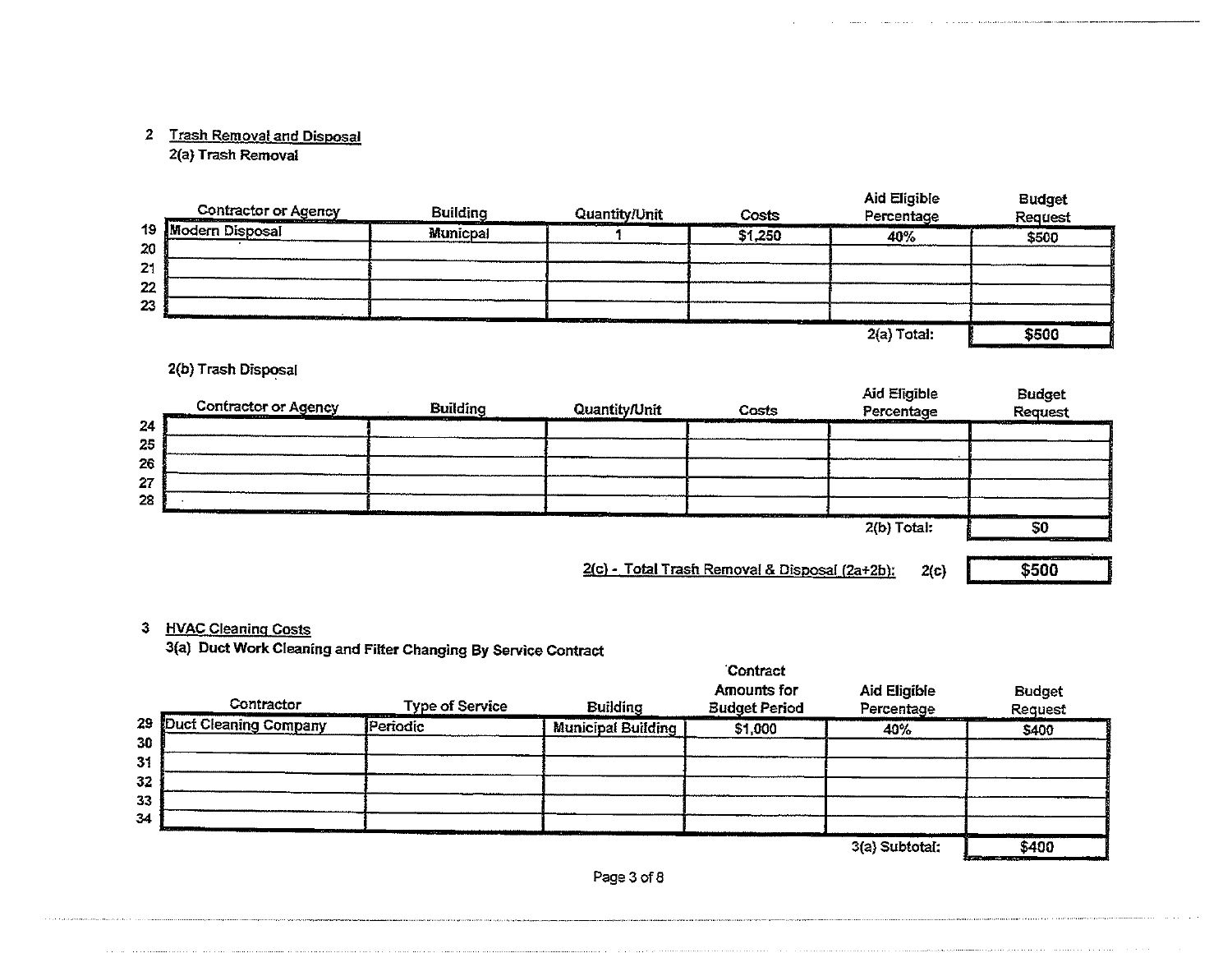3(b) Duct Work Cleaning and Filter Changing by Local Payroll

| No. of<br>Positions | <b>Building</b>                     | <b>Annual Wages</b>      | <b>Fringe Benefits</b> | Total<br>Personal Service<br>Costs | <b>Aid Eligible</b><br>Percentage | <b>Budget</b><br><b>Request</b> |
|---------------------|-------------------------------------|--------------------------|------------------------|------------------------------------|-----------------------------------|---------------------------------|
|                     |                                     |                          |                        |                                    |                                   |                                 |
|                     |                                     |                          |                        |                                    |                                   |                                 |
|                     |                                     |                          |                        |                                    |                                   |                                 |
|                     |                                     |                          |                        |                                    |                                   |                                 |
|                     |                                     |                          |                        |                                    |                                   |                                 |
|                     |                                     |                          |                        |                                    |                                   |                                 |
|                     | 3(c) Filter Changing - Filters Only |                          |                        |                                    | 3(b) Subtotal:                    | \$0                             |
|                     |                                     |                          |                        |                                    |                                   |                                 |
|                     | <b>Type of Material</b>             | <b>Building</b>          | Quantity/Unit          | Costs                              | Aid Eligible<br>Percentage        | <b>Budget</b><br><b>Request</b> |
|                     |                                     | <b>Municpal Building</b> | 1                      | \$4,000                            | 40%                               | \$1,600                         |
|                     |                                     |                          |                        |                                    |                                   |                                 |
|                     |                                     |                          |                        |                                    |                                   |                                 |
|                     |                                     |                          |                        |                                    |                                   |                                 |
| Filters             |                                     |                          |                        |                                    | 3(c) Subtotal:                    | \$1,600                         |

.<br>An island the strip of the continuum continuum and an international continuum and processive continuum and an

ومنتزع والمتنا ومواليه والممتني والتاريخ والمستني والترا والمتحربين ومورسته ومرورة

4 GRAND TOTAL - ALL "CLEANING COSTS": Grand Total Boxes 1d + 2c + 3d:  $4$  \$185,076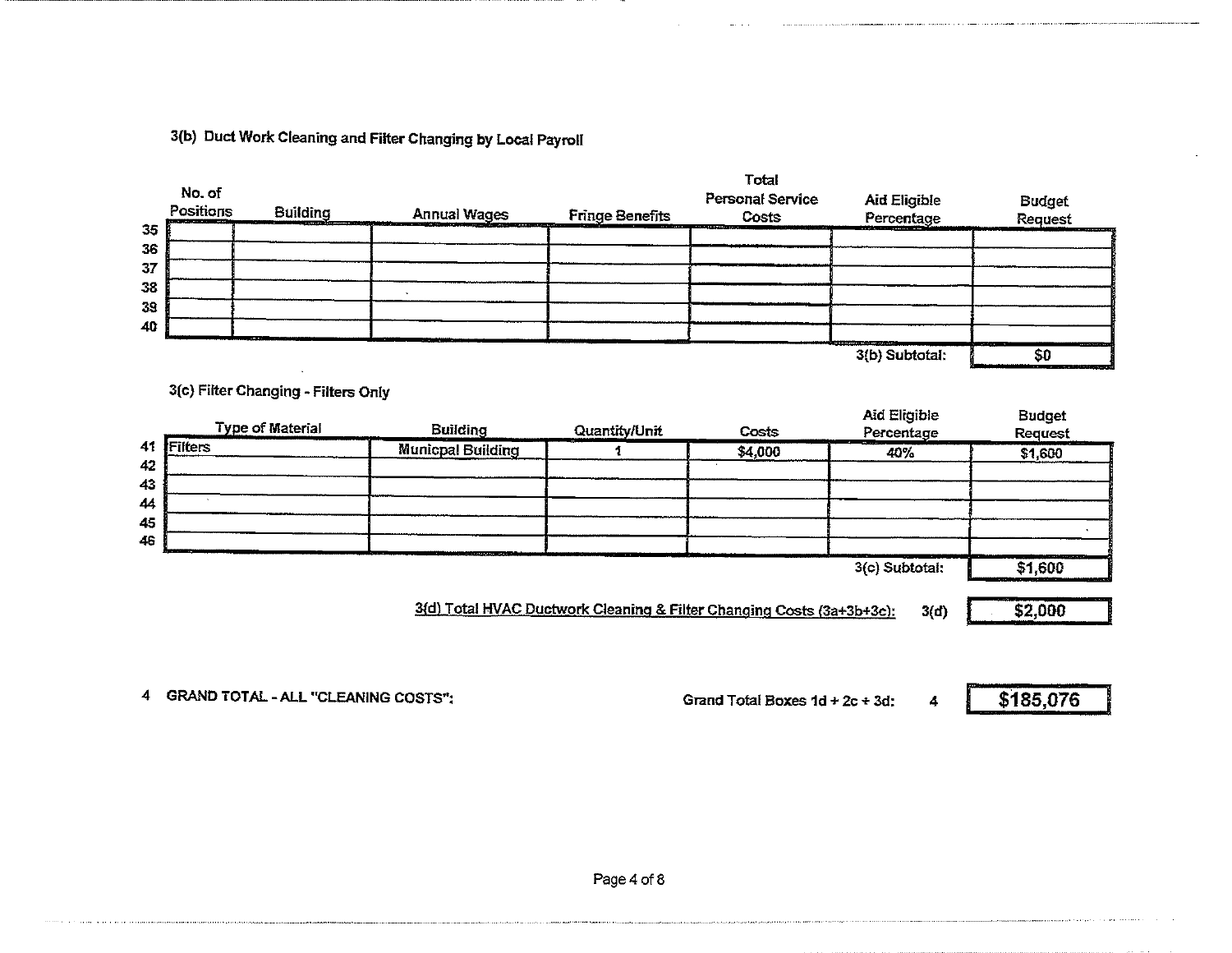5 Proposed "Tenant" Work Use the following codes: a - Flooring and Carpeting

- b Painting
- c Interior Ceilings
- d" Bathrooms
- e Fixtures
- f Minor Renovation
- g Other (Identify)

### Work to be Performed:

|         |                  |                 |              |        |                 | Total   | <b>Aid Eligible</b> | <b>Budget</b> |
|---------|------------------|-----------------|--------------|--------|-----------------|---------|---------------------|---------------|
| Code    | Describe Work    | <b>Building</b> | <b>Wages</b> | Fringe | <b>Supplies</b> | Costs   | Percentage          | Request       |
| 47<br>а | <b>Carpeting</b> |                 |              |        |                 | \$5,000 | 100%                | \$5,000       |
| 48<br>b | Painting         |                 |              |        |                 | \$5,000 | 100%                | \$5,000       |
|         |                  |                 |              |        |                 |         |                     |               |
|         |                  |                 |              |        |                 |         |                     |               |
|         |                  |                 |              |        |                 |         |                     |               |
|         |                  |                 |              |        |                 |         |                     |               |
|         |                  |                 |              |        |                 |         |                     |               |
|         |                  |                 |              |        |                 |         |                     |               |
|         |                  |                 |              |        |                 |         |                     |               |
|         |                  |                 |              |        |                 |         |                     |               |
|         |                  |                 |              |        |                 |         |                     |               |
|         | State County     | $ -$            |              |        |                 |         | ستنتقذ              |               |
|         |                  |                 |              |        |                 |         | Total $(5)$ :       | \$10,000      |

TOTAL - 100% REIMBURSiBLE EXPENSES: (Cfeaning Costs & Tenant Work}

Total (4+5) 6: \$195,076

Page 5 of 8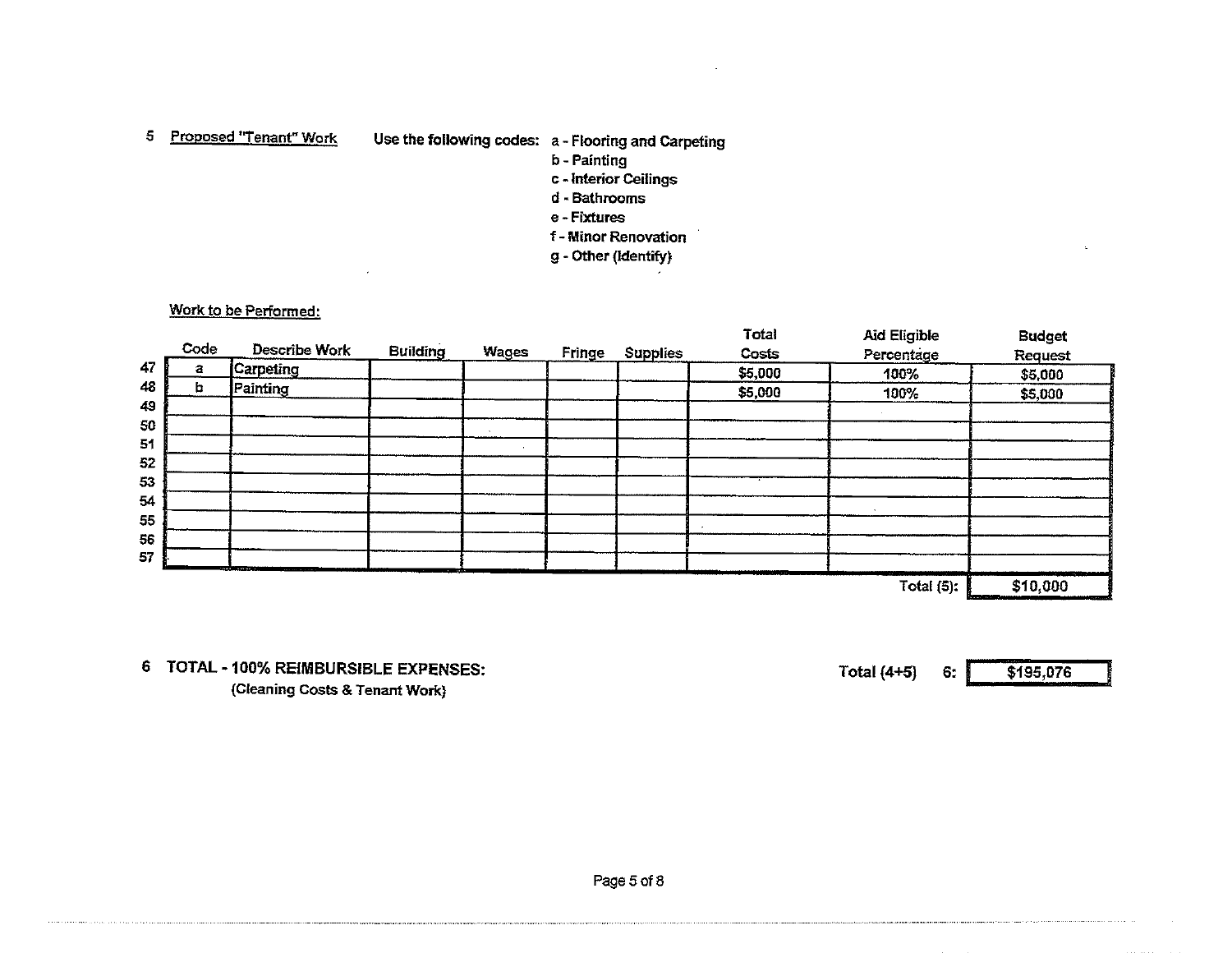# 7 Building and Property Maintenance:<br>7(a) Service Contracts Use Codes A-G:

7{a) Service Contracts Use Codes A-G: a - Pest Control

d - Telephone Wiring

e - Security & Alarm Systems

b - Elevators c-HVAC

f - Property Maintenance

g - Other (Identify)

 $\mathbf{w} = \mathbf{w} \cdot \mathbf{w}$  ,  $\mathbf{w} = \mathbf{w}$  ,

|    | Code           | Contractor              | Type<br><b>Work Performed</b> | <b>Building</b>           | Contract<br>Amounts for<br><b>Budget Period</b> | <b>Aid Eligible</b><br>Percentage | <b>Budget</b><br><b>Request</b> |
|----|----------------|-------------------------|-------------------------------|---------------------------|-------------------------------------------------|-----------------------------------|---------------------------------|
| 58 | b              | <b>DCB Elevator/Ace</b> | <b>Maintenance</b>            | <b>Municipal Building</b> | \$16,200                                        | 40%                               | \$6,480                         |
| 59 |                | lAdams Door             | <b>Lift Gate Maintenance</b>  | <b>Municipal Building</b> | \$700                                           | 40%                               | \$280                           |
| 60 | а              | Orkin Pest Control      | <b>Pest Control</b>           | <b>Municipal Building</b> | \$4,600                                         | 40%                               | \$1,840                         |
| 61 |                | Mollenbergh/Trane       | <b>IHVAC</b>                  | <b>Municipal Building</b> | \$6,200                                         | 40%                               | \$2,480                         |
| 62 |                | Hartford Steam          | <b>HVAC</b>                   | <b>Municipal Building</b> | \$370                                           | 40%                               | \$148                           |
| 63 | e.             | Fire Safety             | Fire Alarm Panel              | <b>Municipal Building</b> | \$350                                           | 40%                               | \$140                           |
| 64 |                | Rich's Door             | Garage Door                   | <b>Municipal Building</b> | \$4,600                                         | 40%                               | \$1,840                         |
| 65 |                | lCummins                | Generator Maintenance         | Municipal Building        | \$2,000                                         | 40%                               | \$800                           |
| 66 | $\mathbf{c}$ . | <b>Water Wise</b>       | <b>HVAC</b>                   | Municipal Building        | \$5,000                                         | 40%                               | \$2,000                         |
| 67 |                | Stanley                 | <b>Swing Door</b>             | <b>Municipal Building</b> | \$5,000                                         | 40%                               | \$2,000                         |
| 68 |                | Niagara Fire Ext        | <b>Fire Extinguishers</b>     | <b>Municipal Building</b> | \$500                                           | 40%                               | \$200                           |
|    |                |                         |                               |                           |                                                 | 7(a) Subtotal:                    | \$18,208                        |

## 7(b) Local Payroll

|    | No. of<br>Positions | <b>Building</b> | <b>Annual</b><br>Wages | Fringes | <b>Total</b><br>Costs | <b>Aid Eligible</b><br>Percentage | <b>Budget</b><br><b>Request</b>                                                        |
|----|---------------------|-----------------|------------------------|---------|-----------------------|-----------------------------------|----------------------------------------------------------------------------------------|
| 69 |                     | Municpal        | \$900                  | \$800   | \$5,100               | 40%                               | \$2,040                                                                                |
| 70 |                     | <b>Municpal</b> | \$42,000               | \$4,167 | \$46,167              | 100%                              | \$46,167                                                                               |
| 71 |                     | Municpal        | \$44,000               | \$4,167 | \$48,167              | 40%                               | \$19,267                                                                               |
| 72 |                     |                 |                        |         |                       |                                   |                                                                                        |
| 73 |                     |                 |                        |         |                       |                                   |                                                                                        |
| 74 |                     |                 |                        |         |                       |                                   |                                                                                        |
| 75 |                     |                 |                        |         |                       |                                   |                                                                                        |
| 76 |                     |                 |                        |         |                       |                                   |                                                                                        |
|    |                     |                 |                        |         |                       | 7(b) Subtotal:                    | the committee of the committee of the<br><b>Contract Contract Contract</b><br>\$67,474 |

7(b} Subtotal:

 $\alpha$  -since  $\beta$  ,  $\beta$  ,  $\beta$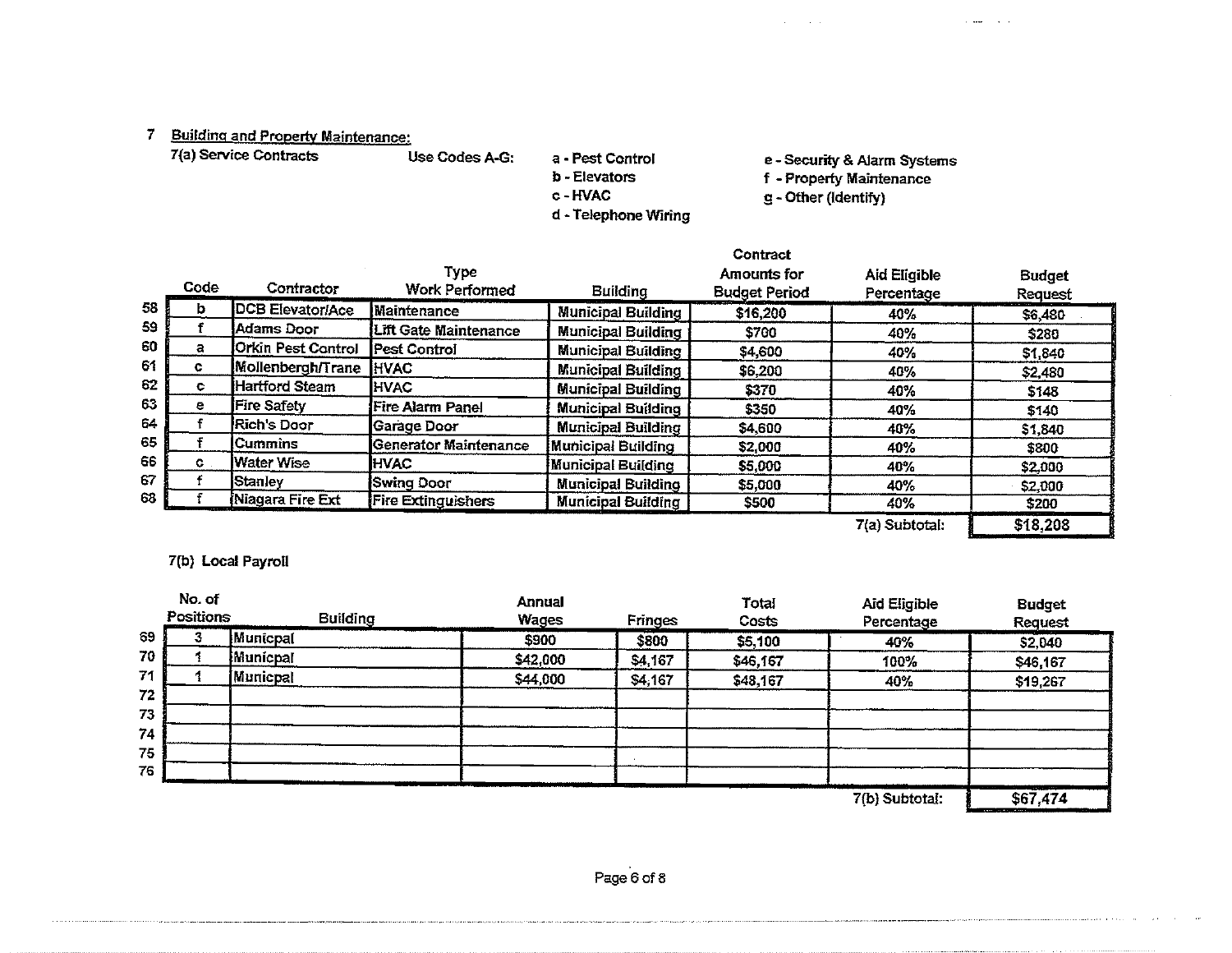## 7{c) Supplies and Equipment

|                                                              | <b>Type of Material</b>                                 | <b>Building</b>           | Quantity/Unit                                                    | Costs   | Aid Eligible<br>Percentage |           | <b>Budget</b><br><b>Request</b> |
|--------------------------------------------------------------|---------------------------------------------------------|---------------------------|------------------------------------------------------------------|---------|----------------------------|-----------|---------------------------------|
| 77                                                           | Tools/equipment/safety items                            | <b>Municipal Building</b> |                                                                  | \$7,000 | 40%                        |           | \$2,800                         |
| 78                                                           | Lights bulbs/ice melter/                                |                           |                                                                  |         |                            |           |                                 |
| 79                                                           | construction and repair                                 |                           |                                                                  |         |                            |           |                                 |
| 80                                                           |                                                         |                           |                                                                  |         |                            |           |                                 |
| 81                                                           |                                                         |                           |                                                                  |         |                            |           |                                 |
|                                                              |                                                         |                           |                                                                  |         | 7(c) Subtotal:             |           | \$2,800                         |
|                                                              |                                                         |                           | 7 (d) Total - Building and Property Maintenance Costs (7a+7b+7c) |         |                            | 7(d):     | \$88,482                        |
| 8                                                            | Total - Building and Property Maintenance Costs:        |                           |                                                                  |         |                            | 8         | \$88,482                        |
| 9                                                            | Total Cost Reimbursable $@25\% = (Box 8 \times 25\%)$   |                           |                                                                  |         |                            | 9         | \$22,120                        |
|                                                              |                                                         |                           |                                                                  |         |                            |           |                                 |
|                                                              | 10 Total Proposed Direct Costs (Item 6 + Item 9):<br>10 |                           |                                                                  |         |                            | \$217,196 |                                 |
|                                                              | 11 Overhead Costs (Item 10 x .05):<br>11                |                           |                                                                  |         |                            | \$10.860  |                                 |
| 12 Total Proposed Contract Amount (Item 10 + Item 11):<br>12 |                                                         |                           |                                                                  |         | \$228.056                  |           |                                 |

**Contractor** 

13 Local Government Certification:

I hereby certify that the cost estimates contained herein were developed using the best available information and that the proposed budget amounts are just, true and correct to the best of my knowledge.

| Name:      | County or City:       |  |
|------------|-----------------------|--|
| Title:     | Address:              |  |
| Signature: |                       |  |
| Date:      | Phone:<br>Page 7 of 8 |  |